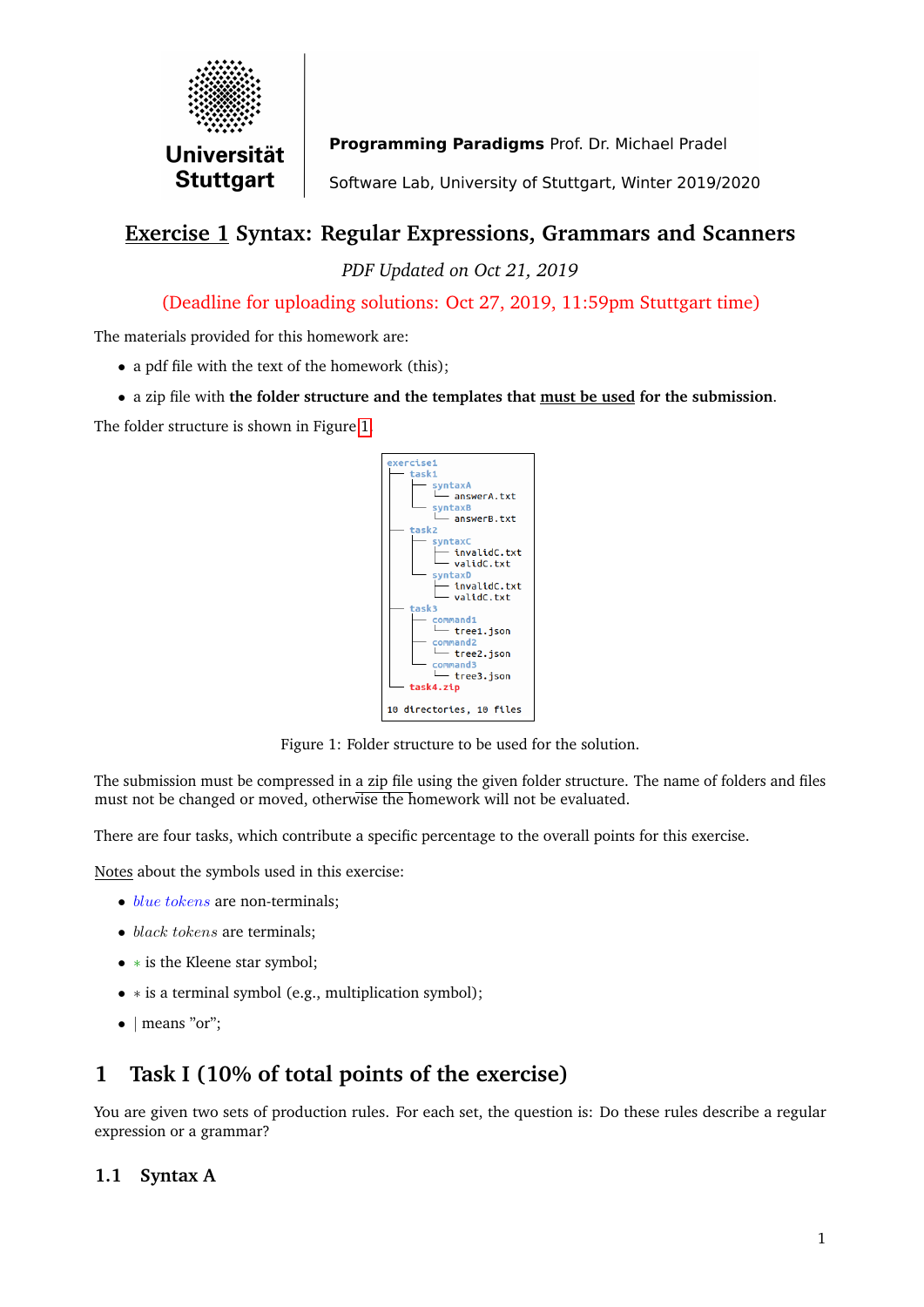```
start \rightarrow sentencesentence \rightarrow the qualified\_noun\ verb | pronoun\ verbqualified_noun \longrightarrow adjective noun
noun \rightarrow student | programmer | engineerpronoun \longrightarrow he | sheverb\ \longrightarrow talks | studies | works
adjective \longrightarrow expert \mid smart \mid new
```
Write the following into the file *exercise1/task1/syntaxA/answerA.txt* as show in Figure [2:](#page-1-0) *GRAMMAR* if the above is a grammar or *REGEX* if it is a regular expression (in capital letters).

<span id="page-1-0"></span>

| Open $\rightarrow$ | $\mathbb{F}$ | answerA.txt<br>~/Desktop/ex           | <b>Save</b> | E           | Π | $\propto$  |
|--------------------|--------------|---------------------------------------|-------------|-------------|---|------------|
| <b>GRAMMAR</b>     |              |                                       |             |             |   |            |
|                    |              | Plain Text $\sim$ Tab Width: 8 $\sim$ |             | Ln 1, Col 8 |   | <b>INS</b> |

Figure 2: Example of the file containing the answer of task 1.

### **1.2 Syntax B**

```
start \rightarrow wishlistwishlist \longrightarrow product $ price | product $ price, wishlist
product \rightarrow car \mid computer \mid smartphoneprice \longrightarrow non_zero_digit digit*non\_zero\_digit \longrightarrow 1 \mid 2 \mid 3 \mid 4 \mid 5 \mid 6 \mid 7 \mid 8 \mid 9digit \longrightarrow 0 \mid 1 \mid 2 \mid 3 \mid 4 \mid 5 \mid 6 \mid 7 \mid 8 \mid 9
```
Write the following into the file *exercise1/task1/syntaxB/answerB.txt* as show in Figure [2:](#page-1-0) *GRAMMAR* if the above is a grammar or *REGEX* if it is a regular expression (in capital letters).

# **2 Task II (10% of total points of the exercise)**

Two grammars are given. Your task is to write three valid strings and three invalid strings for each of them.

## **2.1 Syntax C**

```
start \rightarrow expressionexpression \rightarrow term \mid expression - termterm \rightarrow factor | term * factorfactor \rightarrow x | y
```
where *\** is a terminal symbol and spaces are allowed.

The three valid strings must be written into the file *exercise1/task2/syntaxC/validC.txt*, one string per line. An example is shown in Figure [3.](#page-1-1)

<span id="page-1-1"></span>

Figure 3: Example of the file containing the three valid strings.

The three invalid strings must be written into the file *exercise1/task2/syntaxC/invalidC.txt*, one string per line.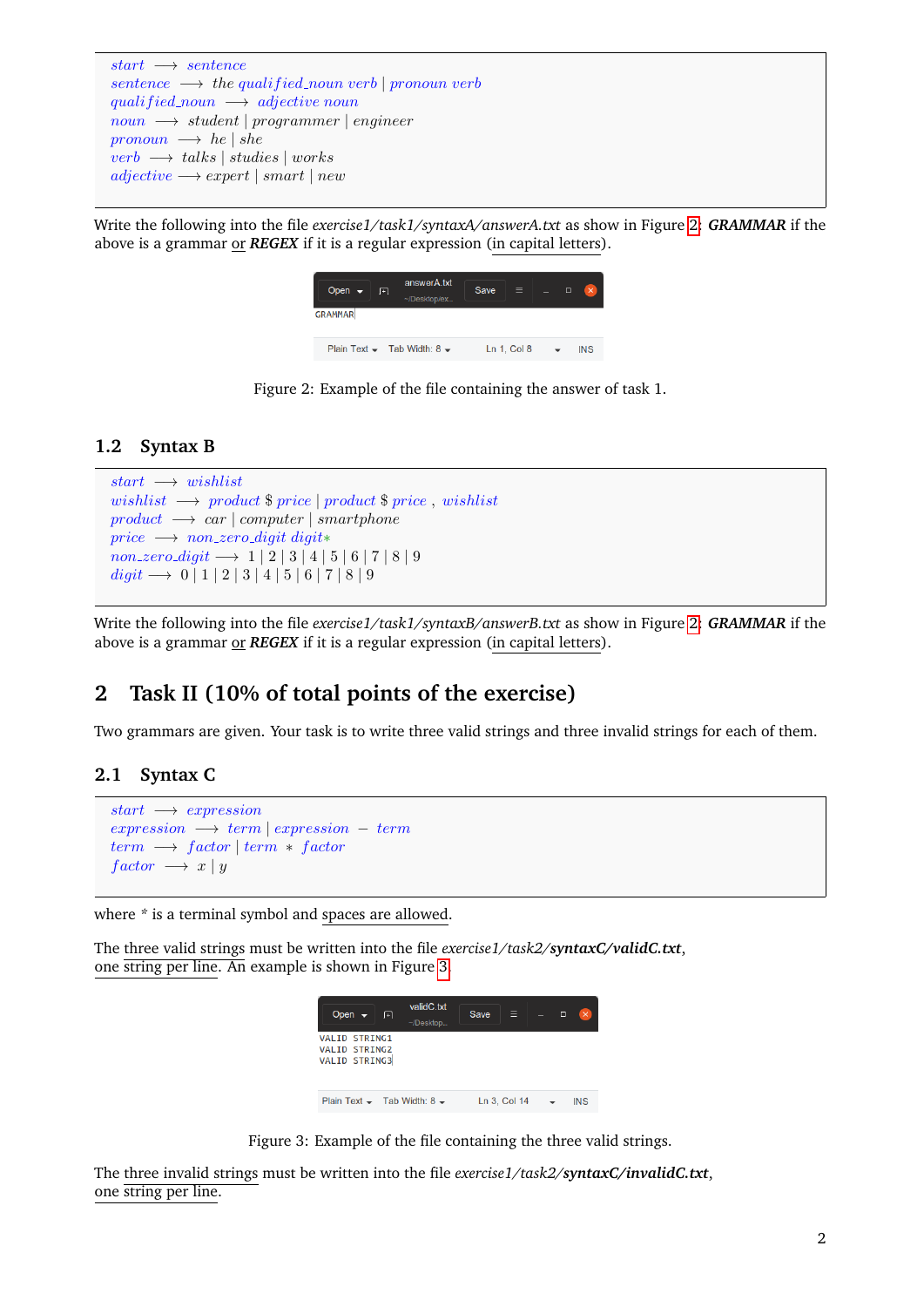#### **2.2 Syntax D**

```
start \rightarrow path filenamepath filename \longrightarrow drive : \ \pathname* filename \ fileextensiondrive \longrightarrow letterpathname \longrightarrow id \setminusfilename \longrightarrow idfile extension \longrightarrow idid → letter* | letter* digit*
digit → 0 | 1 | 2 | 3 | 4 | 5 | 6 | 7 | 8 | 9
letter → a | b | c | d | e | f | g | h | i | j | k | l | m | n | o | p | q | r | s | t | u | v | w | x | y | z
```
where  $*$  is the Kleene star symbol and spaces are not allowed in all the rules.

The three valid strings must be written into the file *exercise1/task2/syntaxD/validC.txt*, one string per line. (*validC.txt* is the right file here too, but in the folder **syntaxD/**)

The three invalid strings must be written into the file *exercise1/task2/syntaxD/invalidC.txt*, one string per line.

## **3 Task III (30% of total points of the exercise)**

A correct grammar and three correct examples of programs are proposed. The goal of this exercise is to create a parse tree and provide it in a [JSON file.](https://en.wikipedia.org/wiki/JSON)

#### **3.1 Syntax E**

```
start \rightarrow commandcommand \longrightarrow programprogram \rightarrow convert | run | comparison | exit nowexit \rightarrow shutdown - hconvert \rightarrow convert \ argument \ filename \ extensionargument \rightarrow -RAW to PNG \vert -PNG to JPEG \vert -JPEG to PNGextension \longrightarrow png | jpeg | rawrun \rightarrow python filename.pycomparison \longrightarrow diff filename.txt filename.txt > filename.txtfilename \longrightarrow letter*(letter|digit)*\text{digit} \longrightarrow 0 \mid 1 \mid 2 \mid 3 \mid 4 \mid 5 \mid 6 \mid 7 \mid 8 \mid 9letter → a | b | c | d | e | f | g | h | i | j | k | l | m | n | o | p | q | r | s | t | u | v | w | x | y | z
```
where *\** is the Kleene star symbol.

A example of legal command is: shutdown -h now A parse tree generated from this string is show in Figure [4.](#page-2-0)

<span id="page-2-0"></span>

Figure 4: Example of the tree created from the shutdown -h now string.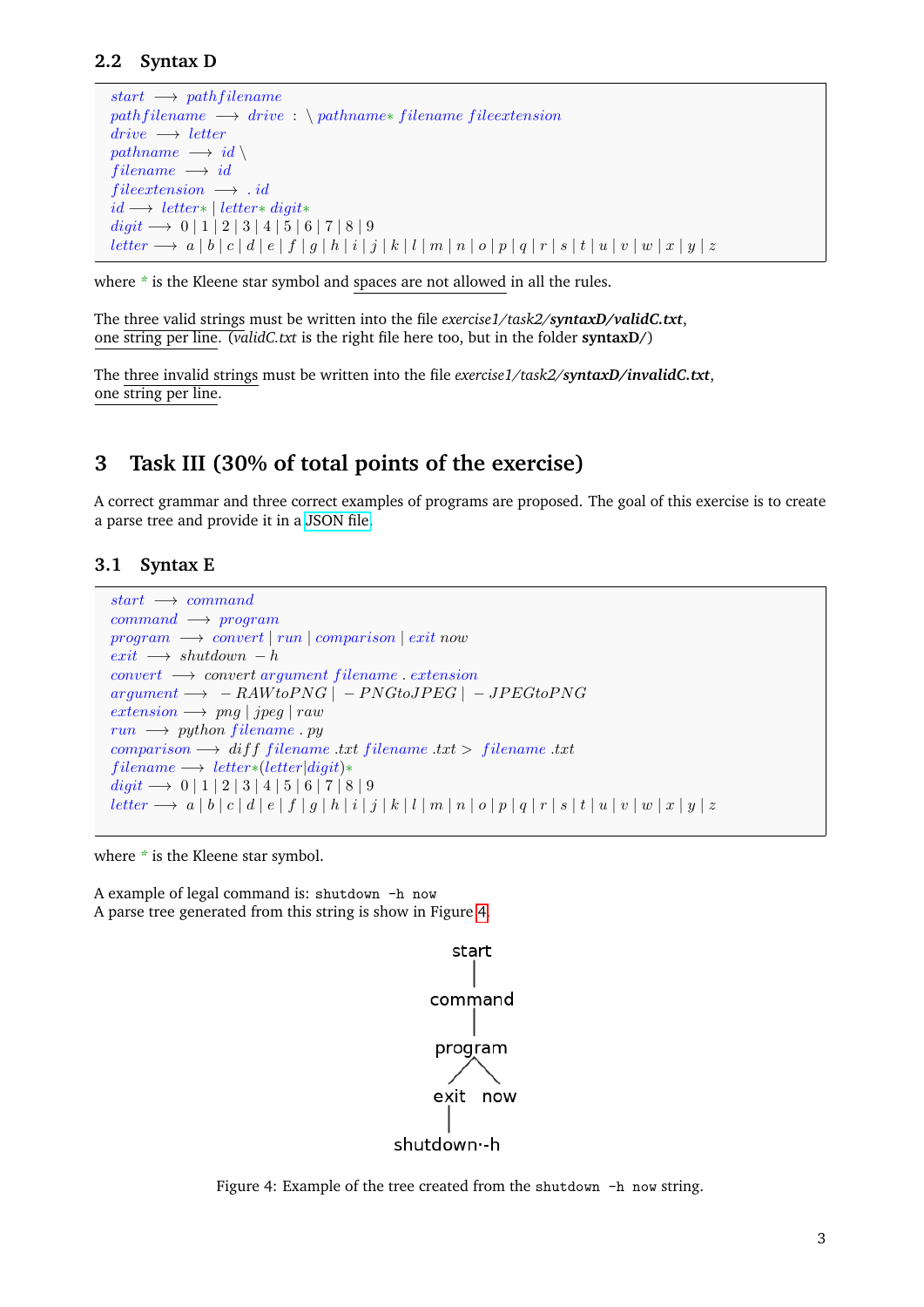The JSON file that can represent this parser tree is:

```
{
    " id": " start",
    " children": [{
              " i d " : " command".
              "children" : [{
                        "id": "program",
                        " children": [
                             {
                                  " id " : " exit "
                                  " children": [
                                       {
                                            "id": "shutdown -h".
                                            " children" : []}
                                  ]
                             } ,
                             {
                                  " id " : "now",
                                  " children": []
                             }
                        ]
                   }
               ]
         }
    ]
}
```
The goal of this exercise is to create the parse tree of the following three commands. Please use the above JSON format to create the three requested parser trees.

```
1. convert -RAWtoPNG newcar2019.raw
```

```
2. python helloworld.py
```

```
3. diff oldfile.txt newfile.txt > output.txt
```
Write the parse trees into the following JSON files:

- parse tree of command 1 in the file *exercise1/task3/command1/tree1.json*
- parse tree of command 2 in the file *exercise1/task3/command2/tree2.json*
- parse tree of command 3 in the file *exercise1/task3/command3/tree3.json*

# **4 Task IV (50% of total points of the exercise)**

You are given regular expressions that describe the legal tokens of a language:

```
keyword \longrightarrow if | else | for | while | returnpunctuator \longrightarrow (|)|[|||{|}|.|; |,
comparison \rightarrow \begin{array}{c} | \\ | \\ | \end{array} = | ! =
\text{assign} \longrightarrow \leqop → + | − | * | / | && | || |
id → letter*(letter | digit)* (except for keywords)
number → digit*
comment → // (non_newline)* newline
```